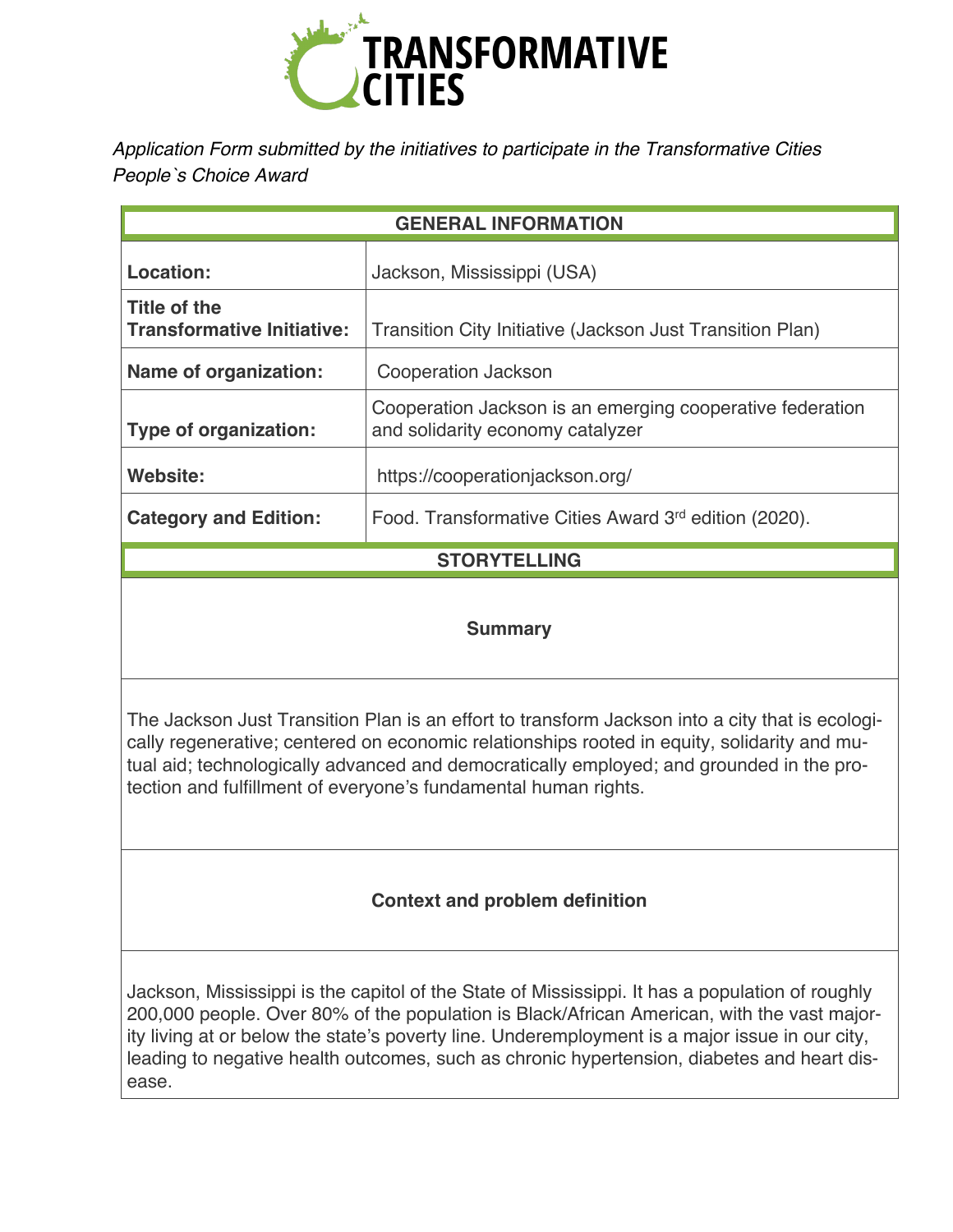

Despite the demographics, the wealth gap between Black and white in the city is one of the worse in the country. This is primarily due to an apartheid-like economy and social order. Our aim is transforming this social order by building a democratic economy that can serve the needs of everyone in the community. In order to accomplish this mission, our founders played a key role in developing a comprehensive organizing strategy over a decade ago called the Jackson-Kush Plan.

This plan involves building people power through the building of people's assemblies, developing an independent electoral force, and build the social and solidarity economy. To date our strategy has resulted in the birth of Cooperation Jackson and the election of Mayor's Chokwe Lumumba (2013) and Chokwe Antar Lumumba (2017).

## **Design and Implementation**

The Jackson-Kush Plan, which is at the root of our initiative, was designed and developed by three related organizations: the New Afrikan People's Organization, the Malcolm X Grassroots Movement, and the Jackson People's Assembly.

The New Afrikan People's Organization is a political organization born of the Black Power movements of the 1960's and 70's. The Malcolm X Grassroots Movement is a mass-based organization that focuses on defending the human rights of people of African descent. The Jackson People's Assembly is broad, predominantly Black working class political force that focuses on holding municipal, county and state government accountable and organizing autonomous community projects and programs.

The Jackson-Kush Plan was developed mutually by these organizations between 2005 and 2009, in large part in response to Hurricane Katrina and the economic and social upheaval and dislocation it caused in Mississippi and Louisiana. Cooperation Jackson is an instrument specifically created to execute a plank of the Jackson-Kush Plan, specifically to build a vibrant social and solidarity economy in Jackson.

The organization was launched in May 2014 at the historic Jackson Rising: New Economies Conference. In the effort to build this instrument, we have drawn a various forms of knowledge and skill from a variety of sources, including: The Federation of Southern Cooperatives, the Southern Grassroots Economies Project, the New Economies Coalition, the Right to the City Alliance, Grassroots Global Justice Alliance, the Climate Justice Alliance, the Black Urban Farmers and Gardeners Alliance, Why Hunger, Democracy @ Work, Incite Focus, and many, many others.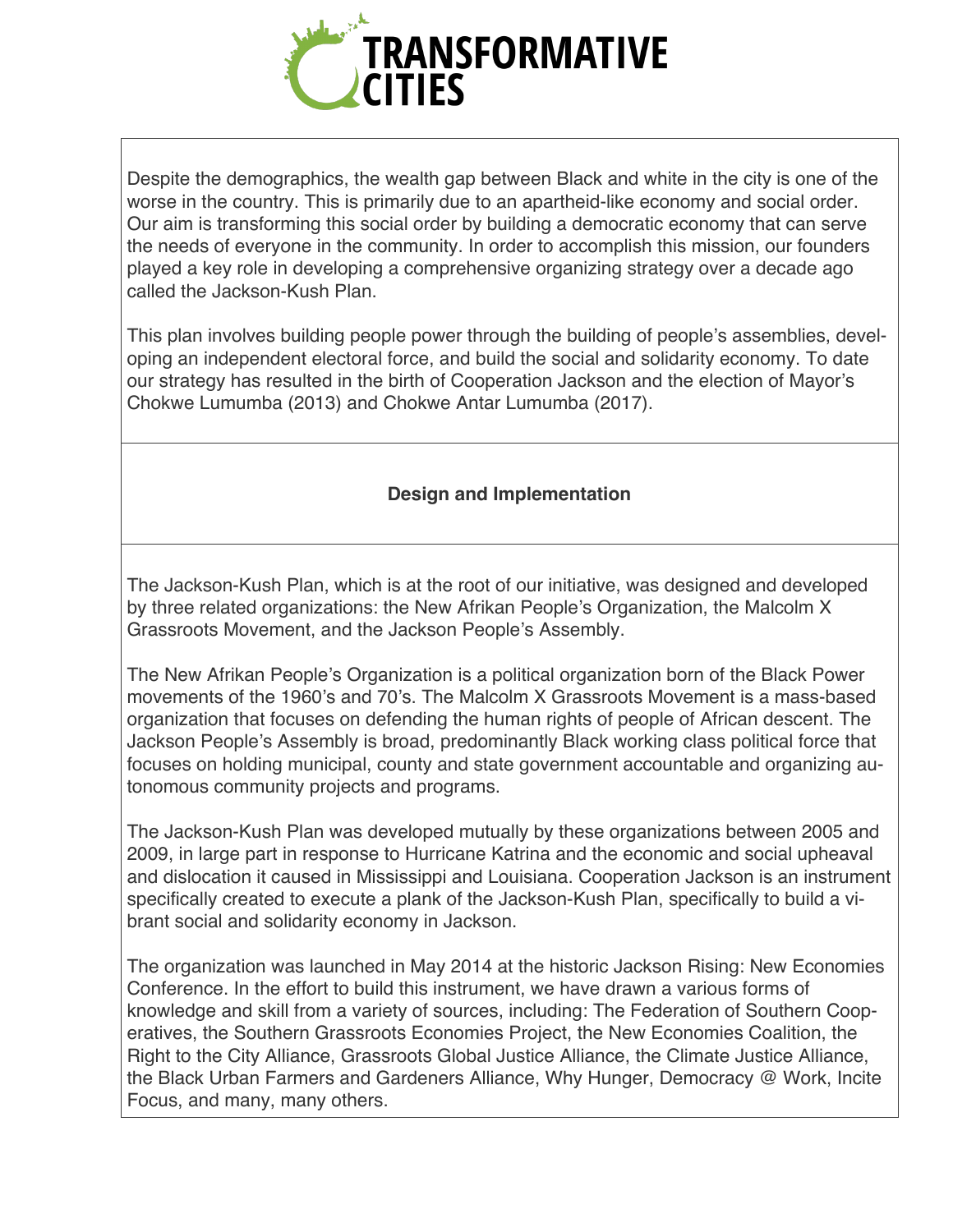

The initial resources to execute the Jackson-Kush Plan and the launch of Cooperation Jackson were all drawn from volunteers and self-financing initiatives. Over the course of the last several years, Cooperation Jackson has been able to secure a significant degree of funding from various foundations throughout the United States. But, we still rely heavily on volunteer labor to advance the broad initiatives we have initiated and undertaken. Cooperation Jackson has several divisions to its overall. We have a 501c3 division and a LLC (limited liability division). An elected board, drawn from our general membership, and managed by 4 fulltime staff members, governs our 501c3.

The launch of Cooperation Jackson and our effort to institute a full and complete Transition program in Jackson has been marked by many challenges from the beginning. The two primary challenges were: 1) finances and material support and 2) municipal support. Jackson is a relatively poor city, with few municipal resources, and few philanthropic resources. We have been able to draw heavily from the limited financial and human resources of our community, pooling these to be able to undertake various strategic initiatives, such as the acquisition of a number of vacant lots to establish our Community Land Trust (CLT).

We have also been able to mobilize significant numbers of members and community volunteers to supply the initiatives with ample volunteer labor to make some rather significant advances. However, if we had greater access to capital and various types of financial assistance, we would advance much further, much faster, particularly on the digital fabrication (Fab City) and sustainable dimensions of our program, to help the city move more rapidly towards becoming a zero-waste and zero-emissions city within the next 10 years.

Some of our mid-term goals include: 1. Building a Community Production Center or Fab Lab in each of the 7 wards in the city within the next 5 years. 2. Creating a Community Energy Center in each of the 7 wards within the city within the next 5 years. 3. Creating 3 Eco-Villages within the next 5 years, which includes building or retrofitting 100 homes to be completely off the grid units. 4. Building the capacity to produce 1/10th of Jackson's vegetable consumption via Urban Farms within the next 5 years. In order to attain these goals, and our ultimate goals, like making Jackson a zero-waste and zero-emissions city, capable of producing a range of local goods and services via community production we are going to need to collaborate with our municipal government to create the policy framework and social incentives necessary to achieve these aims.

We are currently building out our Ewing Street Eco-Village Pilot Project. By the end of 2019, the pilot project will consist of 2 digitally fabricated self-sustaining homes and a small solar farm that will provide a concrete illustration of what a zero-emissions community could possibly look like.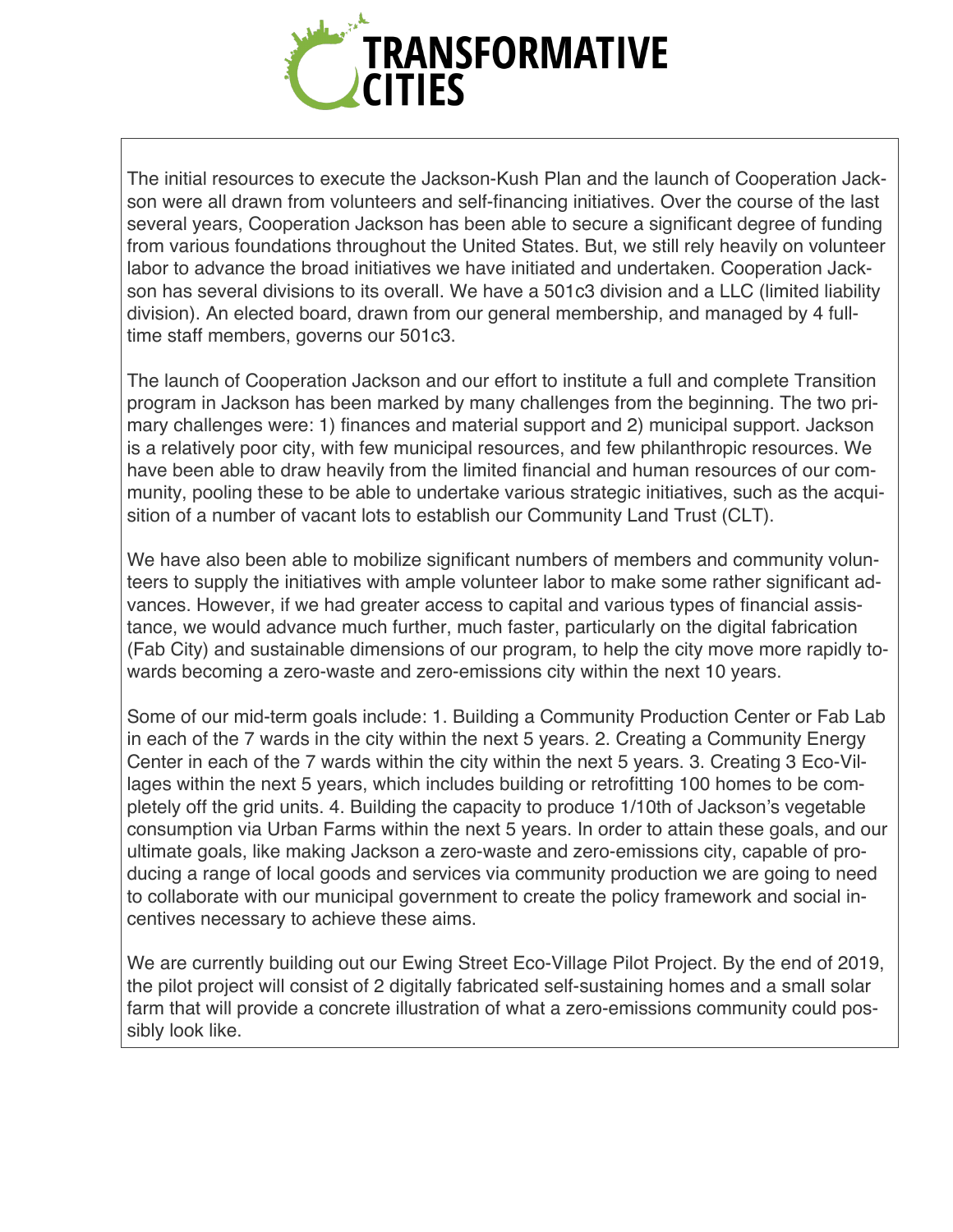

### **Results achieved and Evaluation**

To date our major accomplishments are:

1. Helping several progressive candidates get elected to municipal offices over the last several years to help advance our policy agenda.

- 2. Starting a growing network of cooperatives and solidarity economy organizations.
- 3. Creating the Fannie Lou Hamer Community Land Trust.
- 4. Starting the Human Rights Institute.

All of these initiatives have helped to legitimize our vision and program in the community. Provide quality employment and wages to a growing number of Jacksonians, initiated a process to decommodify land and start the process of creating permanently affordable housing, build a broad consensus on the need for food sovereignty, and laid the foundation for the development for a human rights charter and commission to respect, protect, and fulfill the basic human rights of all Jacksonians.

# **Political Strategies**

In order to be a transformative catalyst we employ a broad range of educational and constituent building strategies, including, but not limited to:

1. Base Building conducted primarily by doing door-to-door community outreach to build our constituent and mass membership.

2. Mass Mobilization to impact public opinion and the policy makers and power brokers in society.

3. Mass Education via our website, social media (Facebook and Twitter primarily), print media (The Cooperative Way), and audio-visual production.

4. Institution Building to carry forward strategic programmatic work, like the human rights component of our Transition City work, which is conducted by the Jackson Human Rights Institute.

5. Coalition Building to aggregate social and political power to effect change, two of our key coalition activities include the Union-Coop Initiative, to build broad unity amongst working class people in Jackson, and the Coalition for Economic Justice, to monitor, challenge and propose legislation primarily on the state level.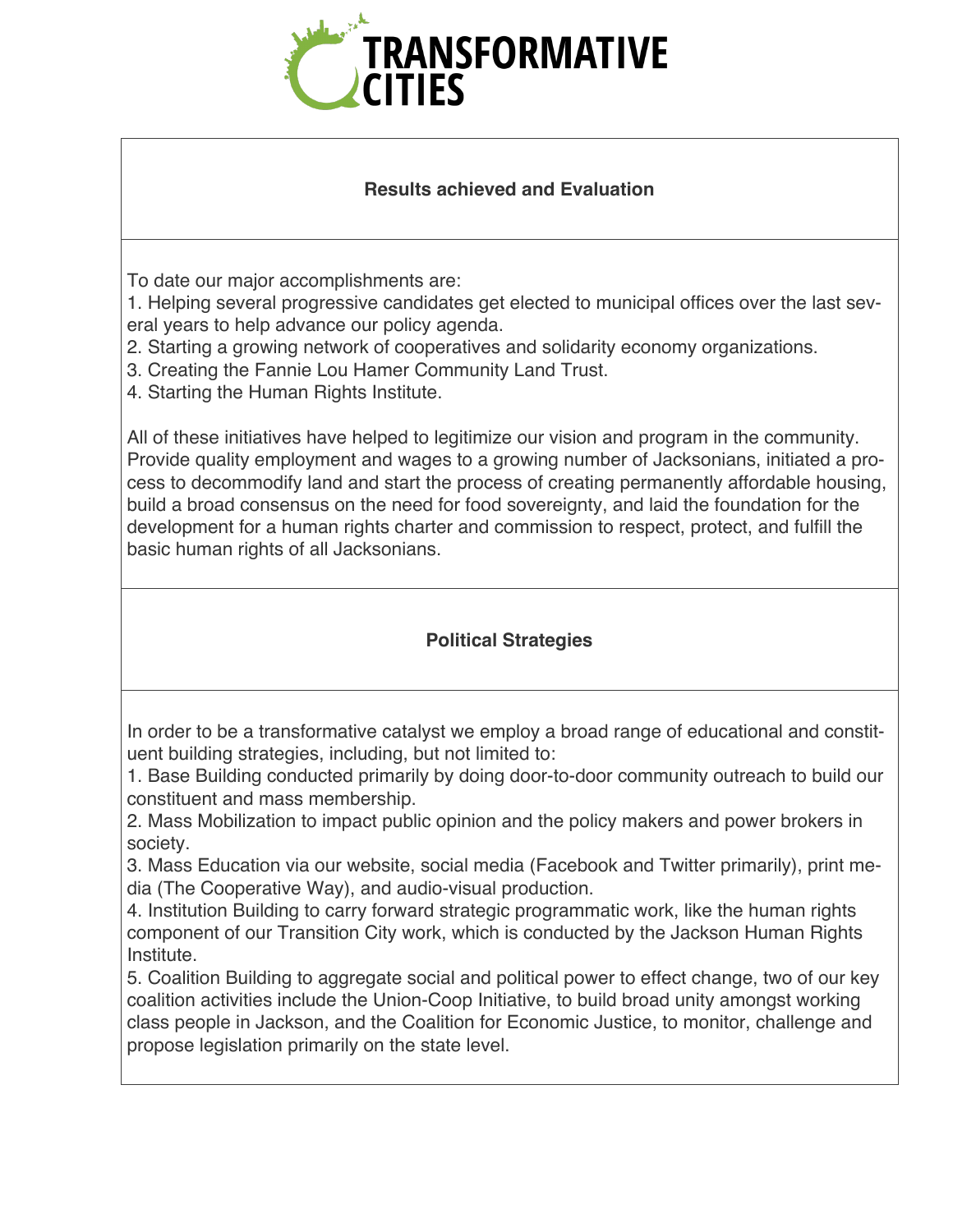

## **Communication and Cultural Strategies**

In order to provide a clear visual presentation of what a Transition City in Jackson could look like we started doing a) Art House/Tech House events in the winter of 2018 to highlight the intersection of community production, which is rooted in manufacturing via digital fabrication techniques, and the arts in their full range, and b) Community Arts Festivals in 2019, which focused on displaying an Afrofuturistic vision of what the city could look like and feel like. We started by beautifying various properties in our community land trust.

Covid-19 has delayed the continuation of these initiatives in 2020. But, we are going to resume and expand them in due time.

Here are some links related to these activities: https://cooperationjackson.org/blog/blackaugustcommunityartsfestivalwjtv https://cooperationjackson.org/blog/muralmagicinwestjackson

# **Resources, Financing and Transformative Economy**

Like most small to medium sized businesses in the United States, our economic activities have been greatly curtailed by COVID-19. We shut down all of our operations in March, with the exception of Freedom Farms. We left that open because of how central food production is during a crisis and becasue we could do it with proper physicaly distancing.

However, we have significantly regrouped in new ways since April. The most substantial way has been the production of personal protective equipment (PPE). Our Community Production Cooperative (CPC) has profected the art producing two types of masks, 1) a cloth mask, for mass distribution and 2) a 3D print mask, for frontline workers. We have given away well over a thousand cloth masks and over 200 3D print masks to doctors, nursues, dentists, and frontline factory and retail clerk workers.

In the process of doing this work, we have tripled the productive capacity of the CPC and will start producing masks for commercial exchange in August 2020. This will provide an additional 4 jobs in our community going forward, and further proves the utility and transformative capacities of this type of production.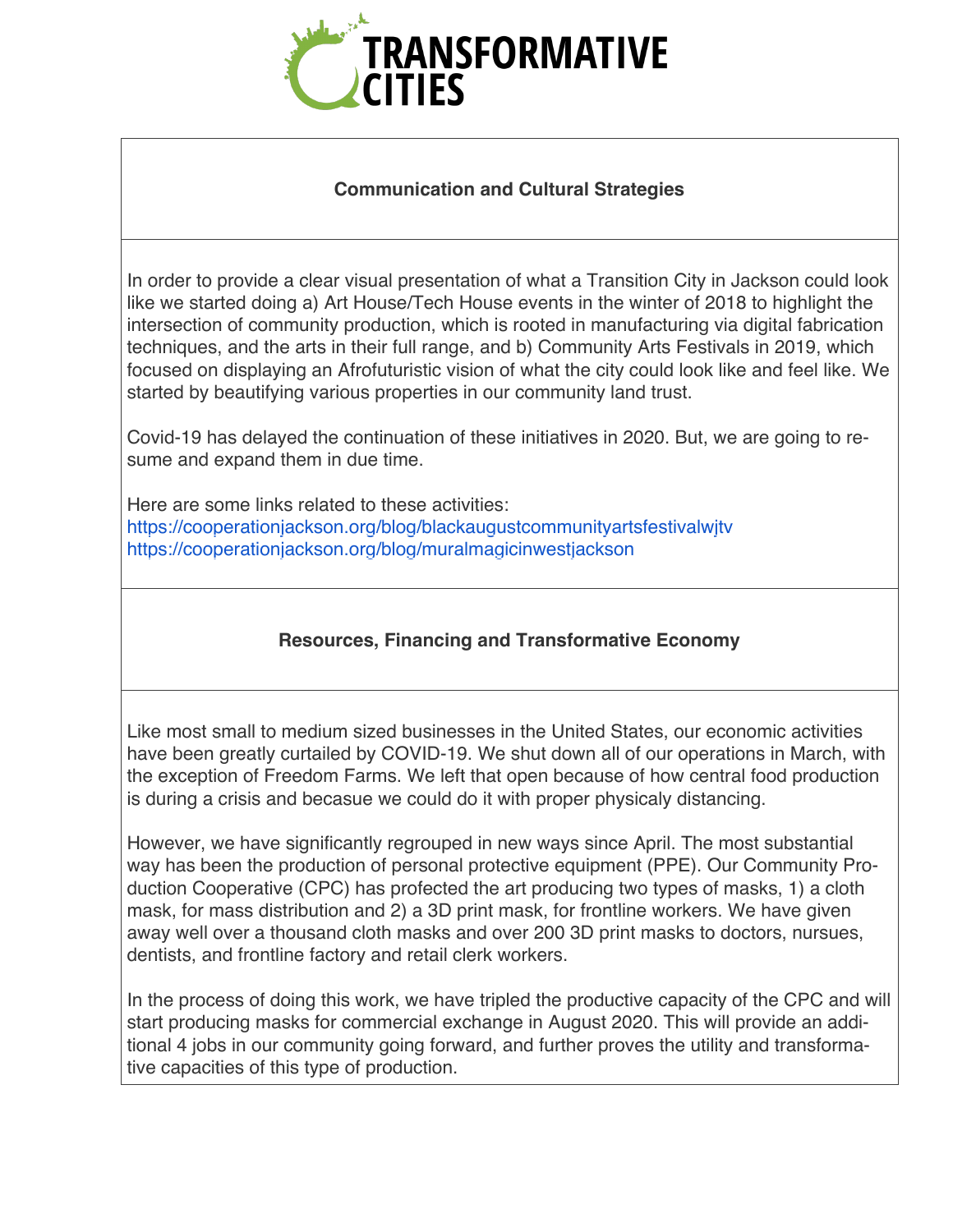

#### **Related legislations**

We are currently trying to change various laws in the state of Mississippi relative to cooperatives and workers rights. We are currently working with the city to advance various policies to enable cooperatives to have more operating room within the local economy.

We are also trying to change laws in the state of Mississippi that currently limit cooperatives to agricultural businesses, utilities, or credit unions.

We are also engaged in a long-term campaign to strengthen working class organizations in the state. Mississippi is a "right to work" state, meaning a state that as adopted key components of the Taft-Hartley Law that prohibit workers from rights like collective bargaining.

Finally, we are working hard to advance what we call "Just Transition Policies" throughout our municipality, county and state to adopt a suite of laws that will combat climate change the system of excessive resource extraction.

# **Ecological Transitions**

Intent and design are the keys to Ecological transition via the application of organizing framework of the solidarity economy in our view. We design everything we possibly can to reduce carbon emissions, overproduction, and overconsumption. We do our best to recycle materials, and to so on as grand a scale as possible. For instance, we try to recycle wood and bricks in our housing rehabilitation efforts in our community land trust (CLT). But, further, we try to source and purchase our goods as close to Jackson as possible. This cut down on emissions from transportation.

We also have solarized all of our fully operational facilities. This cuts down on energy use, and emissions, but also provides others with a source of sustainable energy by supplying the cities main power grid with our excess capacity. We have also designed our cooperatives to be a synergistic and interconnected as possible. Our Farm processes organic material that is composted by our Green Team and returned to soil to keep it healthy. Both entities also supply the Community Production Cooperative with valuable materials, various types of woods and resins that are put back into productive use to do everything from make new products (like masks) to furniture and tiny houses.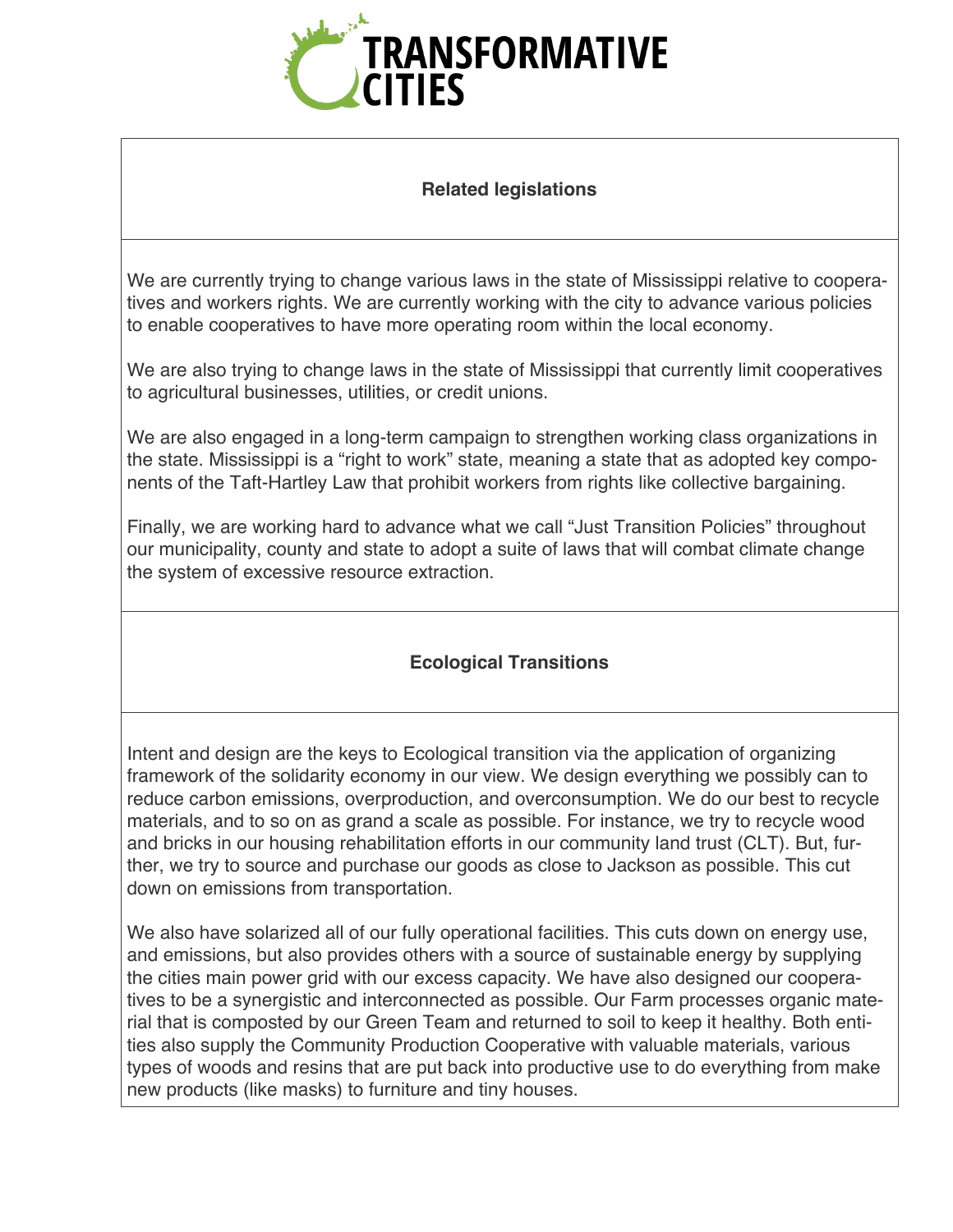

#### **Lessons learned**

A few critical things that we have learned over the last 5 years in our effort to advance a transformative agenda at the Municipal Level:

1. That we have to formally organize the resources of our community into democratic loan funds, etc., in order to facilitate greater value creation and creativity in our community. 2. That we have to constantly work at building, sustaining and educating our base of constituents.

3. That we have to create our own mass media outlets and venues to tell our own story to ensure that what we want to communicate and convey is promoted and distributed, as we desire.

We are also constantly learning from the experiences of others. The Zapatista Communities in Mexico have been a great inspiration to us. As has the Kurdish experiment in Rojava, Syria. More closer to home we are continuing to learn a great deal from Incite Focus about digital fabrication and the Cincinnati Union Cooperative Initiative about building strategic partnerships between cooperatives and the trade unions. We are presently working on assimilating all of these critical lessons and employing them in the building and conducting of our upcoming Transition Assemblies.

### **Conclusion**

Our strategy and planning have proven that flexible, democratic institutions and designs can work under the most adverse circumstances. We have been able to quickly repivot in the midst of a pandemic, and produce for need at a signficant scale, rather then for profit, to meet some essential needs in our community.